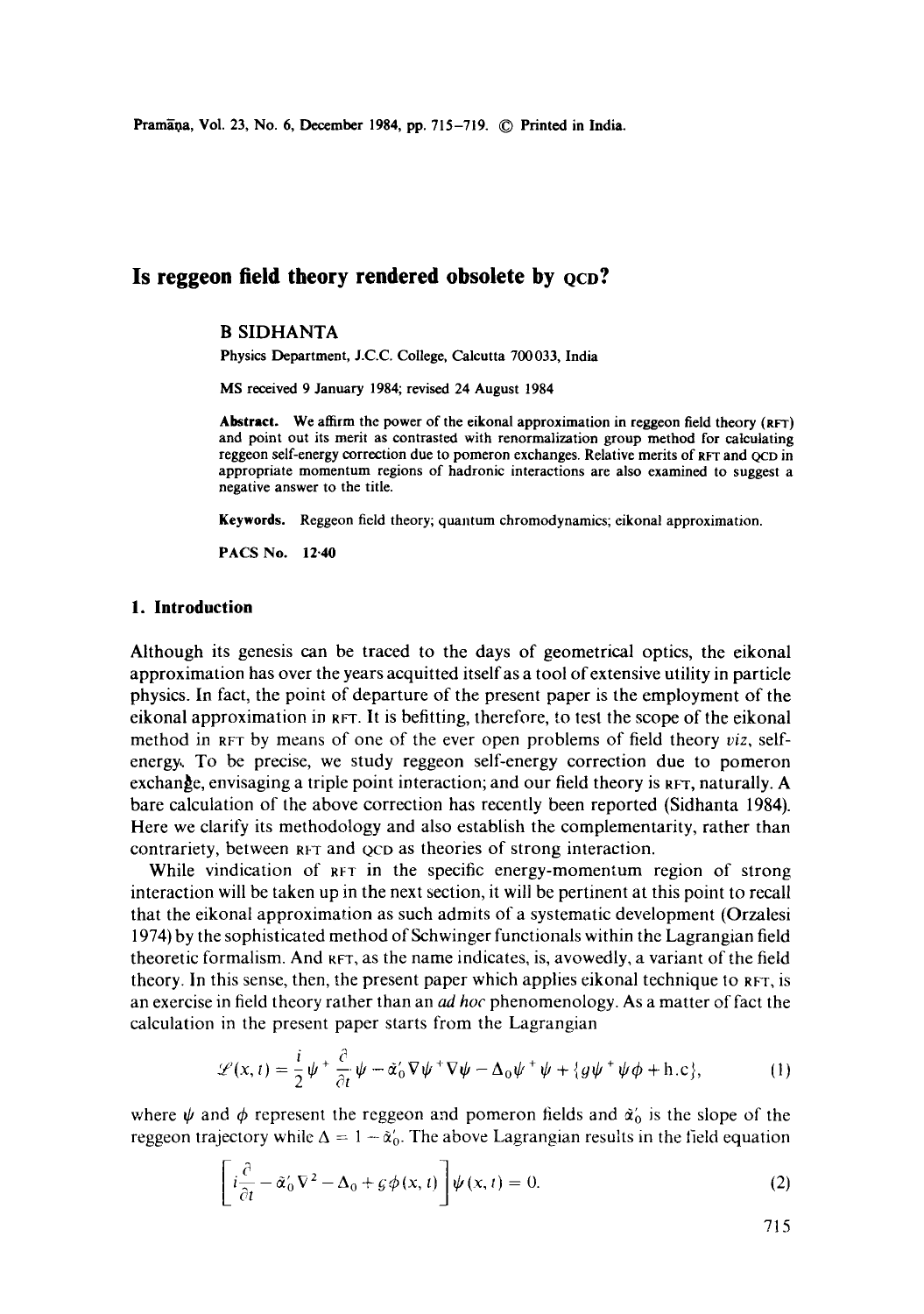# 716 *B Sidhanta*

The functional eikonal formalism applied here to the RFT can presumably be employed in QED for self-energy correction. This seems to be a point of vantage. Another propitious point is the immunity from certain undesirable features that accompany the renormalization group (RG) treatment of the present self-energy problem (see remarks following  $(14)$ ). Regarding the method of  $_{\rm RG}$  it is to be emphasized that for certain limiting values of external momenta alone the mass scale loses physical import. Therefore its use is always contingent on how nearly those limiting values have been fulfilled in a given case. In ocp itself despite the fact that in the deep inelastic region the condition is reasonably met, an alternative to RG for calculating structure functions was undertaken which was considerably successful (Altarelli and Parisi 1977). Here we supplant the RG by addressing eikonal Green's function to RFT formalism where we envisage a triple reggeon interaction. By our method the asymptotic form of the amplitude due to poles in the t-channel can be reproduced since  $P', P, A<sub>2</sub>$ -exchanges can be identified with reggeons. To exemplify the power of eikonal in Rrr in this context we reproduce the final result from Sidhanta (1984). It is felt however that a rapid survey of what eikonal consists of, would be in order also, and this is given in §3.

#### **2. On the compatibility of RFT and QCD**

It is expedient at the outset to refute certain views which consider Regge model sterile at the moment when QCD has held out new promise for hadron physics. The aesthetic value of <sub>OCD</sub> as a nonabelian gauge theory is admittedly very high. But it passes one's understanding how that 'high aesthetic value' may argue to the end of use-value of practical calculations offered by the Regge model in its own specific region of hadron physics. It is to be borne in mind that although QCD is spectacular in the deep inelastic region, its asymptotic freedom which makes perturbative calculation unblemished over there, does not subsist when small  $p<sub>r</sub>$ -region is considered where the Regge theory still reigns supreme. A very recent paper by Collins and Kearney (1984) has reiterated the merit of Regge approach for exclusive processes, in the said region. Till a nonperturbative oco calculation evolves, things are not going to change.

Moreover, the Regge model with its later innovations (reggeon calculus/ $RFT$ ) is in no way in conflict with the quark model. It is well known that the Regge model's classification based on external quantum numbers shows interesting correspondence with  $SU_3$  assignment based on internal quantum numbers. Also, the Reggeized notion of 'orbital excitation' has inspired speculation that increasingly high orbital excitation of quarks in a potential well may explain higher masses for the states composed of quarks. To confuse RFT with the original 1959 Regge pole notion would be no less naive than confining  $QCD$  to the 1964 model of quarks. Both disciplines have made progressunequally albeit. We discover the same functional integration technique adopted in RFT for correct propagator formulation as we would in any field theory of the day. The ladder diagrams were first popularized by Reggeists but, in ocp itself one re-discovers them for proving leading mass singularities whenever the gluon is collinear with the incoming quark. Both RFT and QCD lean heavily on Lagrangian field theory and both make copious use of graph technique and RG method. In a sense, QCD is a field theory of confined particles called quarks with three-gluon vertex admissible and Rrr is a field theory of quasi-particles called reggeons with nonspatial degrees of freedom in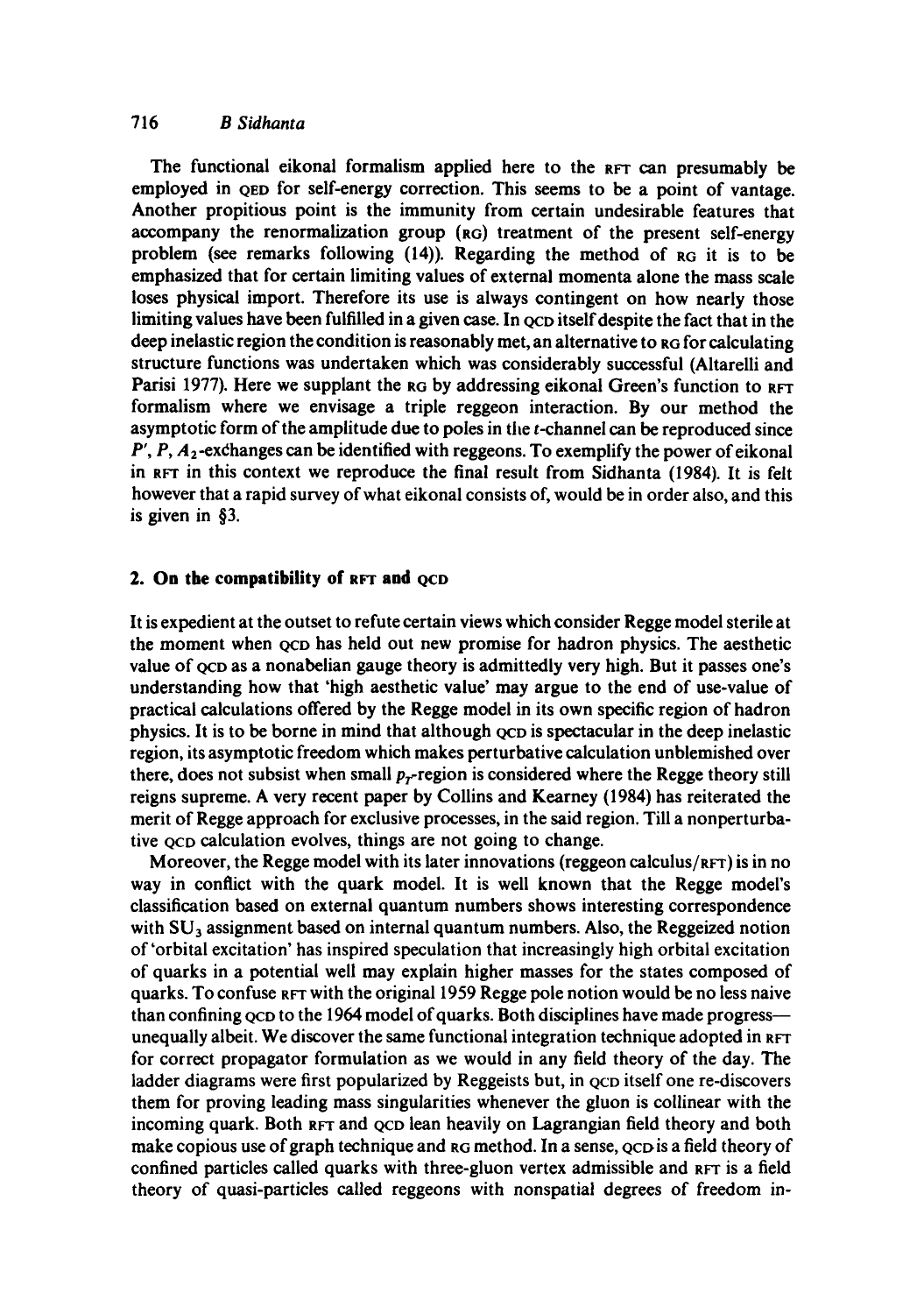admissible. Of course, the spin  $\frac{3}{2}$  riddle is present but its resolution requires further development of supersymmetry theory. In any ease, it would be stretching a point to declare Rrr obsolete even in the wake of gauge theories with their pageant and promise.

# **3. Eikonal in RFT for reggeon self energy correction**

In terms of the graph technique the eikonal approximation consists in discarding the higher momentum powers in the propagator. Now, the reggeon propagator followed by the exchange of a poweron of energy  $E_R$  and momentum  $\omega$  is:

$$
D(\omega, p) = \frac{1}{\omega - E_R - \tilde{\alpha}'_0 (p - k)^2 - \Delta_0} = \frac{1}{\omega - \tilde{\alpha}'_0 p^2 + \beta(k) - \Delta_0},
$$
(3)

where the refined eikonal approximation (RE) is defined by

$$
\beta_{RE} = -E_k - \tilde{\alpha}'_0 (k^2 - p \cdot k), \tag{4}
$$

in constrast to the ordinary eikonal (OE) which is

$$
\beta_{0E} = -E_k + 2\tilde{\alpha}_0' p \cdot k. \tag{5}
$$

In what follows we explain how to develop the functional method to calculate radiation correction for the reggeon propagator arising from all possible pomeron exchange where, of course, no  $\psi$  loop is included.

The Green's function in the presence of an external field is cast into the following eikonal form:

$$
G(x, y | g\phi) = (x | G\phi | y),
$$
  
=  $i \int_0^v V(v, x, y | g\phi) \exp [iv(\omega - \tilde{\alpha}'_0 p^2 + i\varepsilon)],$  (6)

where

$$
V(v, x, y|g\phi) = \int \exp[i v (\omega - \tilde{\alpha}_0' p^2 + i\varepsilon) - i p(x - y) + i \chi(v, x, p|g\phi)]. \quad (7)
$$

The eikonal function admits of the perturbative expansion

$$
\chi = \sum g^n \chi_n,\tag{8}
$$

and satisfies the differential equation

$$
\partial \chi_{RE} / \partial v = i \beta(k) + g \phi(x, t), \tag{9}
$$

with

$$
\beta(k) = -E_k - \tilde{\alpha}'_0(k^2 - 2p \cdot k). \tag{10}
$$

To second order of perturbative expansion G reads:

$$
G_2(x, y|g\phi) = -i\int dv \exp\left[iv(\omega - \tilde{\alpha}_0' p^2 - \Delta_0 + i\varepsilon) - ip(x - y) + ig\chi_1 + ig^2\chi_2\right].
$$
 (11)

The self-energy correction to reggeon propagator according to figure 1 (where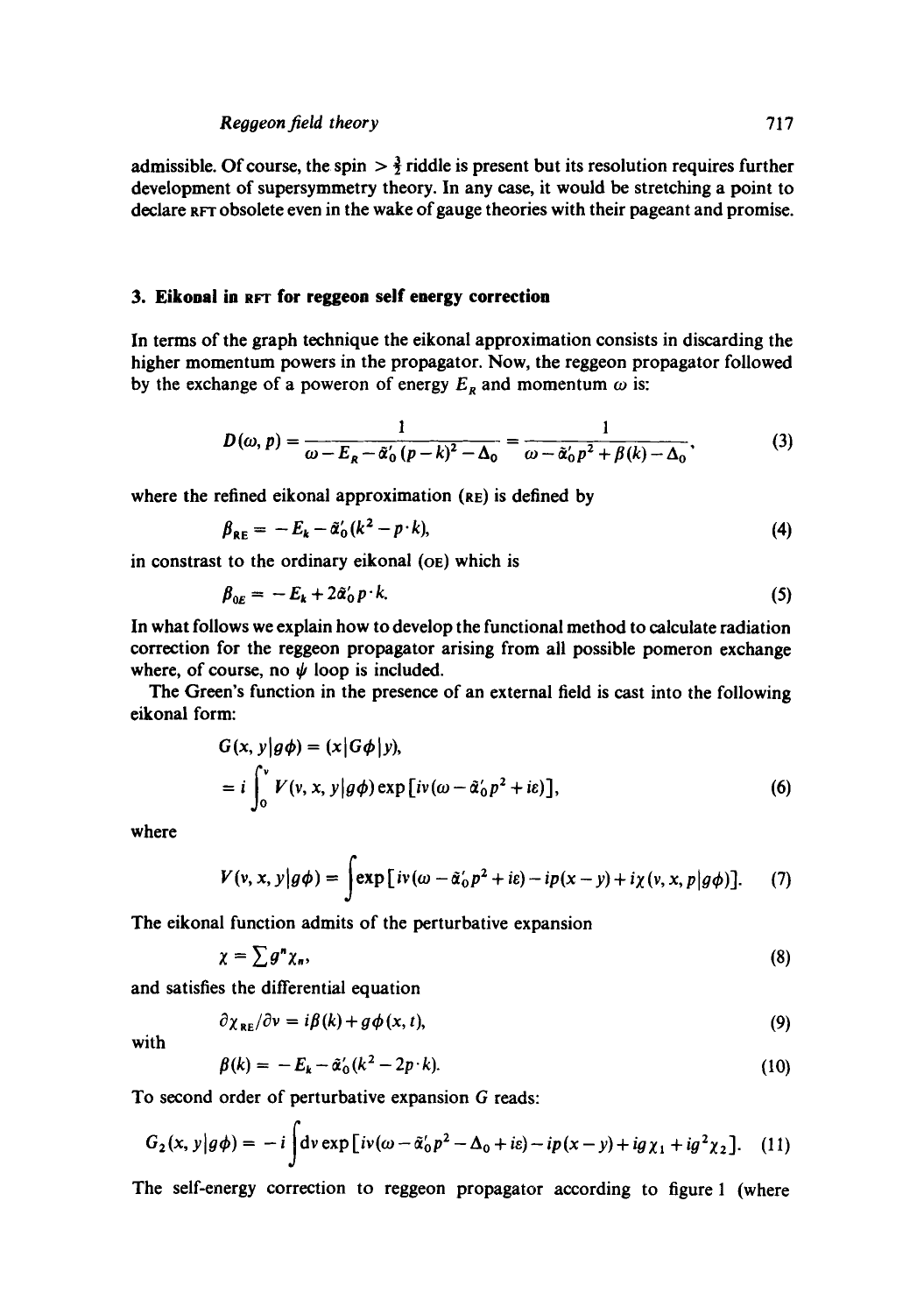

**Figure** 1. Self energy correction to the reggeon propagator due to pomeron exchange.



**Figure** 2. Exchange of pole in the t-channel.

pomeron exchange without poweron loop occurs) is given by:

$$
\mathscr{G}_2(\omega, p) = -i \int \exp\left[ i v (\omega - \tilde{\alpha}_0 p^2 - \Delta_0 + i \varepsilon) + \chi_2(v) \right],\tag{12}
$$

where the function  $\chi_2(v)$  corresponding to the second order of the expansion (8) is the self-energy correction to the physical reggeon propagator (invested with pomeron clothing)  $\chi_2(v)$  is found by operating the second order Green's function (§§2.4-2.6) with

$$
K\left(\frac{\partial}{\partial \phi}\right) = \exp\left[\frac{1}{2}\iint dZ d\omega \frac{\delta}{\delta \phi(Z)} D_{F}(Z-\omega)\frac{\delta}{\delta \phi(\omega)}\right]
$$

and going to the limit  $\phi \rightarrow 0$ 

where 
$$
\chi_2(v) = \frac{i}{2} \int (E^2 - k^2) D(k) \int_0^v \exp\{i\tau_1 \beta(k)\} d\tau_1
$$

$$
\times \int_0^v \exp\{i\tau_2 \beta(-k)\} d\tau_1 \tilde{d}k dE_k
$$
(13)

(Recall at this point the final remark in  $\S$ 1 concerning the subsumption of mesonexchanges  $(P, \rho, A_2)$  under reggeons. See figure 2 for visualizing how the physical reggeon is incorporated in the scheme by considering the correction due to its pomeron dressing). Without any further ado about eikonal formalism (see Orzalesi 1974) we now turn to the actual calculation of the above self-energy correction, which is the pivotal point of this paper. To avoid repetition we only state the results already obtained (Sidhanta 1984)

$$
A(S, t) = S^{\alpha} (\log S)^{\frac{1}{2}}.
$$
 (14)

Recall that Abarbanel and Bronzan (1974) had given:

$$
\sigma_{\tau} \sim (\log S)^{\frac{1}{6}}
$$

RG approach suffers from an expansion in powers of  $\varepsilon = 4 - D$  whose convergence is not indubitable. Besides, the case of more than one IR stable point is apt to befog the dynamics of the process itself. Our eikonal approach is immune from these lapses of the RG method.